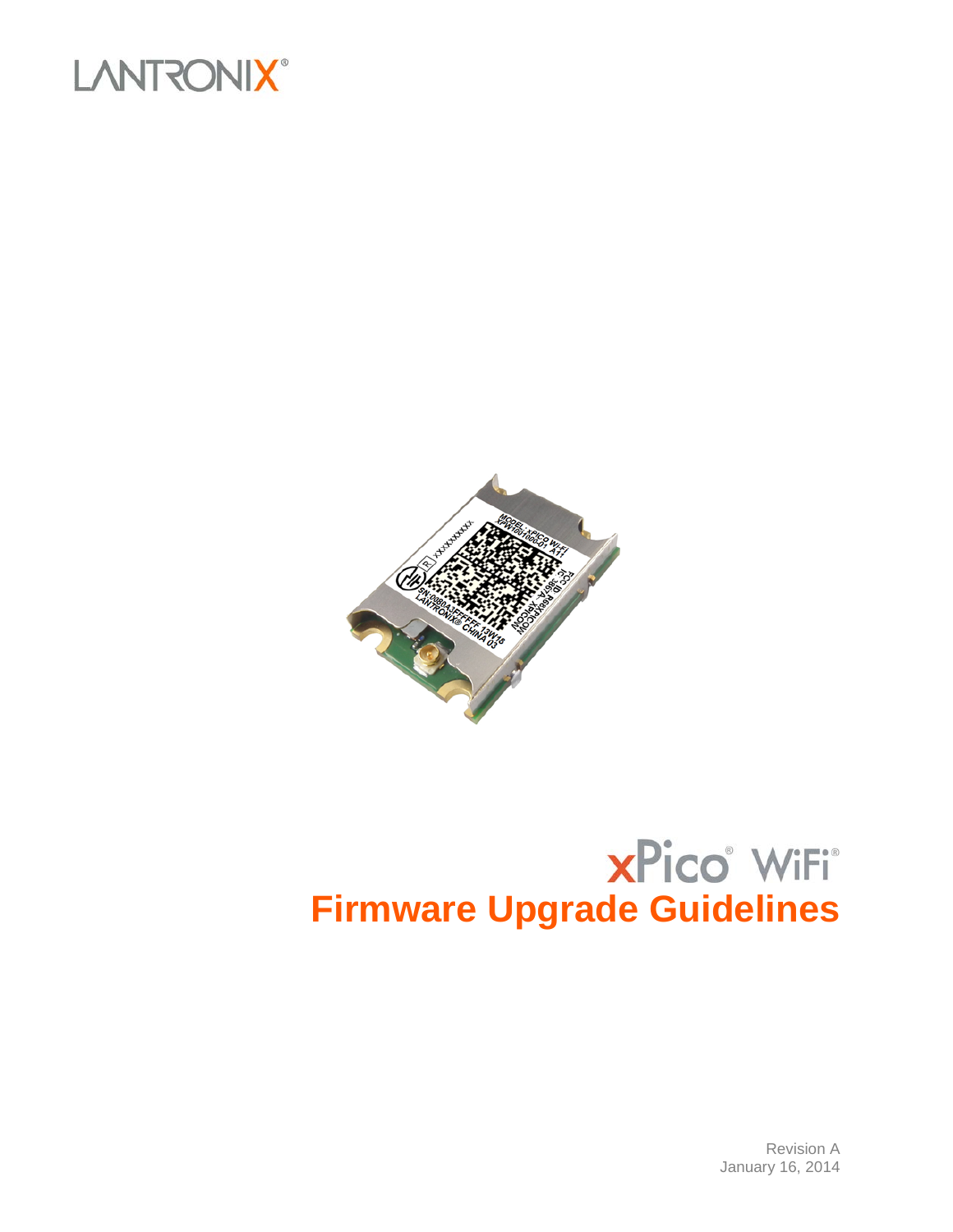## **Copyright and Trademark**

© 2014 Lantronix, Inc. All rights reserved. No part of the contents of this book may be transmitted or reproduced in any form or by any means without the written permission of Lantronix.

*xPico* and *Lantronix* are registered trademarks of Lantronix, Inc. in the U.S. and certain other countries. U.S. Patents 7,309,260; 8,024,446; 8,219,661; 7,698,405. Additional patents pending.

*Wi-Fi* is a registered trademark of Wi-Fi Alliance. All other trademarks and trade names are the property of their respective holders.

### **Contacts**

#### **Lantronix Corporate Headquarters**

167 Technology Drive Irvine, CA 92618, USA

Toll Free: 800-526-8766<br>Phone: 949-453-3990 Phone: 949-453-3990<br>Fax: 949-450-7249 949-450-7249

#### **Technical Support**

Online: [www.lantronix.com/support](http://www.lantronix.com/support)

#### **Sales Offices**

For a current list of our domestic and international sales offices, go to the Lantronix web site at<http://www.lantronix.com/about/contact/>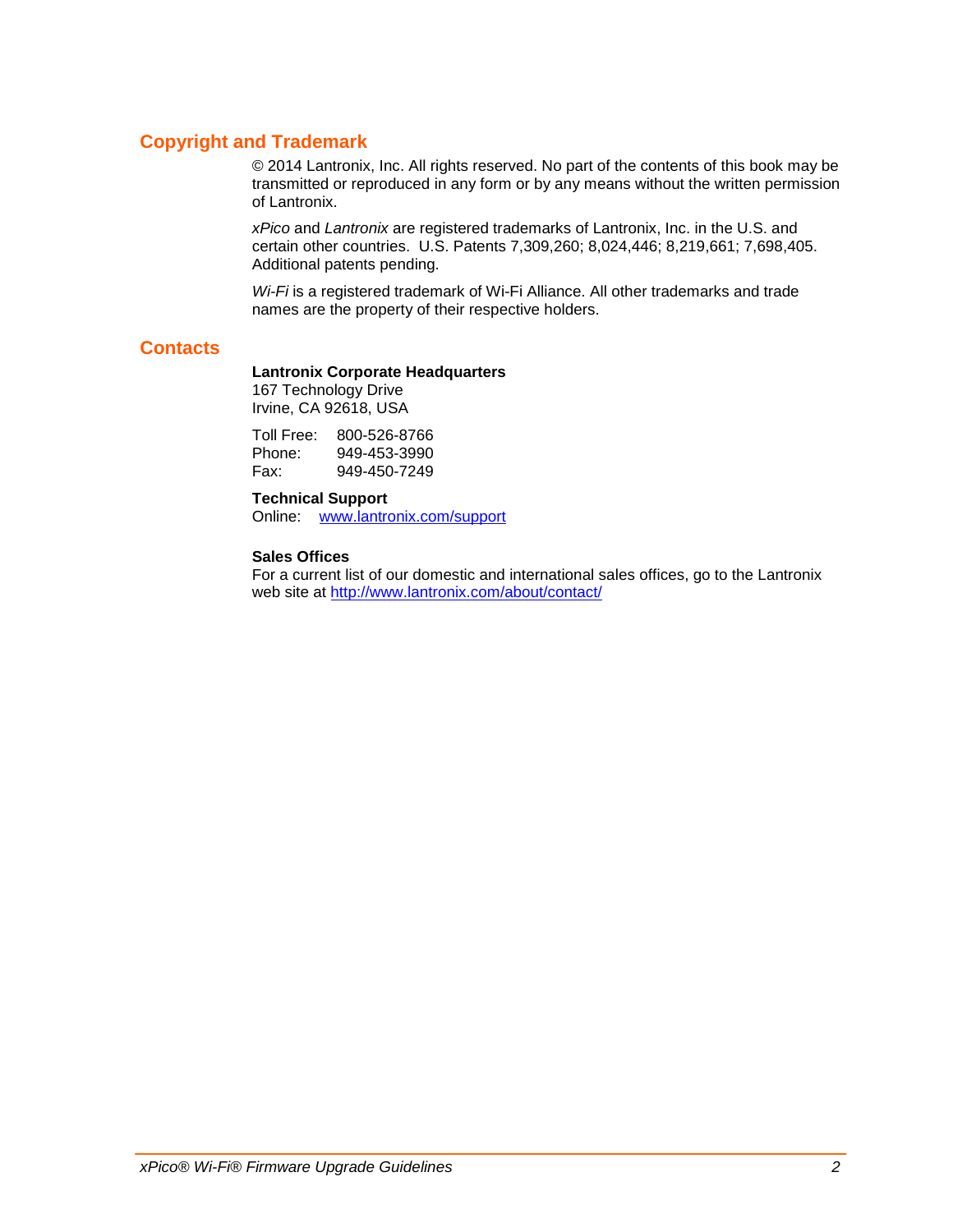## **Overview**

Prior to January 2014, all Lantronix® xPico® Wi-Fi® embedded wireless device servers were preloaded and shipped from the factory with firmware version 1.0.0.0R7 (Production Release 1).

Intermediate Beta firmware releases were also available as part of the xPico Wi-Fi rollout process. As Beta releases are still undergoing testing, they should be used for evaluation purposes only.

The following table summarizes the xPico Wi-Fi codes to date.

| <b>Description</b>          | <b>Date</b>   | <b>Application</b><br><b>Firmware Version</b> |
|-----------------------------|---------------|-----------------------------------------------|
| <b>Production Release 1</b> | June 2013     | 1.0.0.0R7                                     |
| Release 2, Beta 1           | August 2013   | 1.1.0.0R3                                     |
| Release 2, Beta 2           | October 2013  | 1.1.0.1R6                                     |
| Release 2, Beta 3           | December 2013 | 1.1.0.2R5                                     |
| <b>Production Release 2</b> | January 2014  | 1.1.0.2R10                                    |

# **OTA Firmware Upgrade Procedure**

The OTA process is initiated when a user clicks **Firmware Upload**.

In a situation where significant change to the format and partition of the device is required, the xPico Wi-Fi supports a two-step process. This is not normal and is ONLY used when indicated. Upgrade instructions will indicate when a two-step procedure is necessary

# **Detailed Device Upgrades**

Perform an xPico Wi-Fi firmware upgrade using the steps below.

## <span id="page-2-0"></span>**Production Release 1 to Production Release 2**

To upgrade from Production Version 1 (1.0.0.0R7) to Production Version 2 (1.1.0.2R10) update both the bootloader and OTA upgrade loader.

- 1. Connect to the xPico Wi-Fi Web Manager.
- 2. From the **System** page in Web Manager, click **Firmware Upload**.

*Note: in Production Release 2 this changes to the Device page*

- 3. When the **Upgrade** page appears, select and upload the autoloader ROM image file (stm32f2xx\_ota\_autoloader\_1.1.0.0R9.rom).
- 4. When the upload is complete, reboot the xPico Wi-Fi device. The autoloader will automatically upgrade both the bootloader and the OTA loader onboard the SPI flash.
- 5. When the autoloader is finished upgrading, it presents a webpage to allow upgrading the application firmware. Click **Firmware Upload**.
- 6. To install the application ROM image, enter the Production Release 2 ROM Image file (xPicoWifi\_1.1.0.2R10.rom).